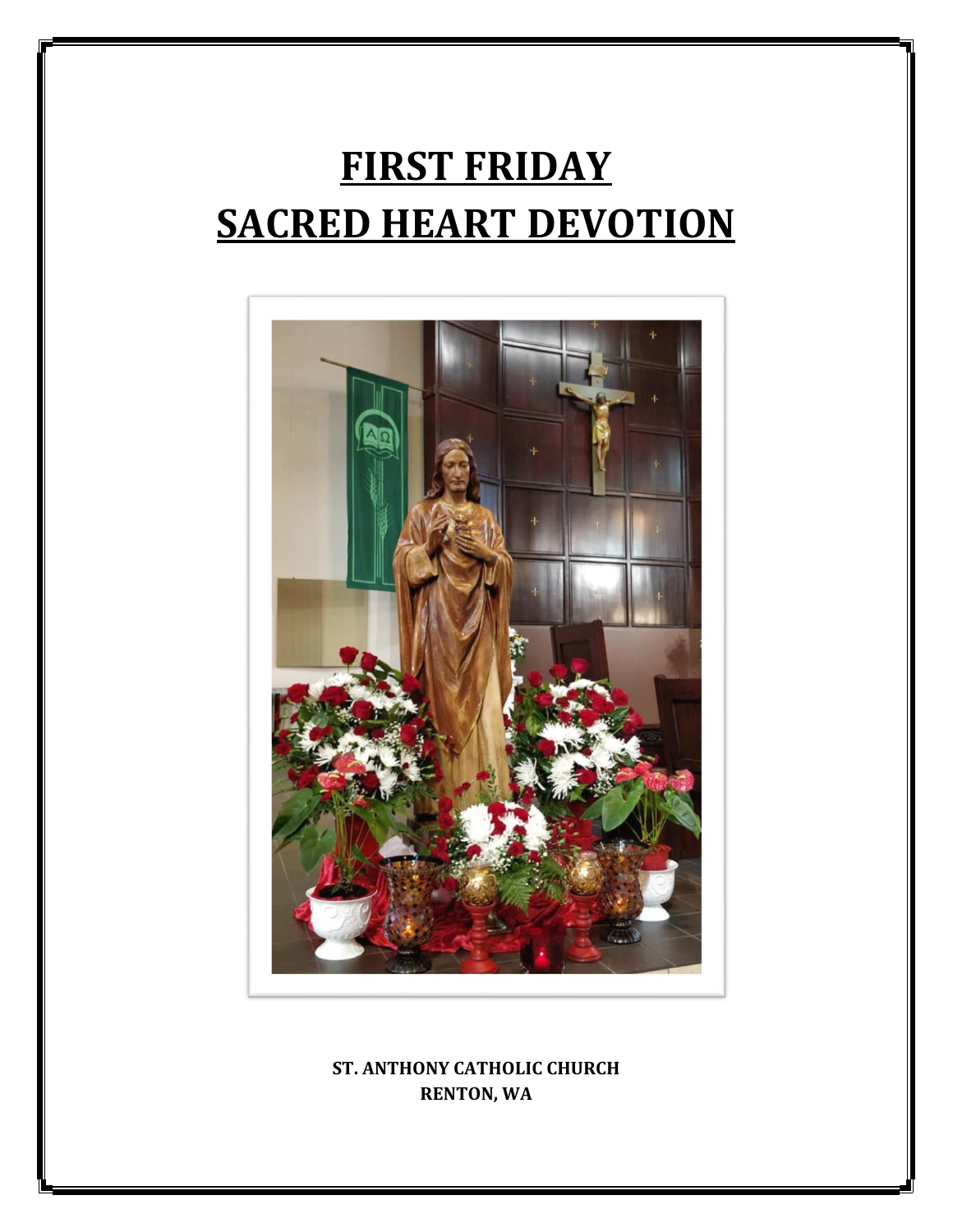## **EXPOSITION OF THE BLESSED SACRAMENT**

**O Salutaris Hostia Quæ cæli pandis ostium; Bella premunt hostilia, Da robur, fer auxilium.**

**Uni trinoque Domino Sit sempiterna gloria, Qui vitam sine termino Nobis donet in patria Amen.**

O Saving Victim opening wide The gate of heaven to all below. Our foes press on from every side; Thine aid supply, Thy strength bestow.

To Thy great name be endless praise Immortal Godhead, One in Three; Oh, grant us endless length of days, In our true native land with Thee. Amen.

## **THE LITANY OF THE SACRED HEART OF JESUS**

**Priest:** Lord, have mercy on us **Priest:** Lord, have mercy on us, Christ, hear us **Priest:** God the Father of heaven **Priest:** God the Son, Redeemer of the world **Priest:** God the Holy Spirit **Priest:** Holy Trinity, One God **Priest:** Heart of Jesus, Son of the Eternal Father **Priest:** Heart of Jesus, formed by the Holy Spirit in the womb of the Virgin Mother **Priest:** Heart of Jesus, substantially united to the Word of God… **Priest:** Heart of Jesus, of Infinite Majesty… **Priest:** Heart of Jesus, Holy Temple of God… **Priest:** Heart of Jesus, Tabernacle of the Most High… **Priest:** Heart of Jesus, House of God and Gate of Heaven… **Priest:** Heart of Jesus, glowing furnace of charity… **Priest:** Heart of Jesus, vessel of justice and love… **Priest:** Heart of Jesus, full of goodness and love… **Priest:** Heart of Jesus, abyss of all virtues… **Priest:** Heart of Jesus, most worthy of all praise… **Priest:** Heart of Jesus, king and center of all hearts… **Priest:** Heart of Jesus, in whom are all the treasures of wisdom and knowledge… **Priest:** Heart of Jesus, in whom dwells the fullness of Divinity... **Priest:** Heart of Jesus, in whom the Father is well pleased... **Priest:** Heart of Jesus, of whose fullness we have all received… **Priest:** Heart of Jesus, desire of the everlasting hills… **Priest:** Heart of Jesus, patient and full of mercy… **Priest:** Heart of Jesus, enriching all who invoke You… **Priest:** Heart of Jesus, fountain of life and holiness… **Priest:** Heart of Jesus, propitiation for our sins… **Priest:** Heart of Jesus, loaded down with reproaches… **All:** Christ, have mercy on us **All:** Christ, graciously hear us **All:** Have mercy on us **All:** Have mercy on us **All:** Have mercy on us **All:** Have mercy on us **All:** Have mercy on us **All:** Have mercy on us **All:** Have mercy on us **All:** Have mercy on us **All:** Have mercy on us **All:** Have mercy on us **All:** Have mercy on us **All:** Have mercy on us **All:** Have mercy on us **All:** Have mercy on us **All:** Have mercy on us **All:** Have mercy on us **All:** Have mercy on us **All:** Have mercy on us **All:** Have mercy on us **All:** Have mercy on us **All:** Have mercy on us **All:** Have mercy on us **All:** Have mercy on us **All:** Have mercy on us **All:** Have mercy on us **All:** Have mercy on us **All:** Have mercy on us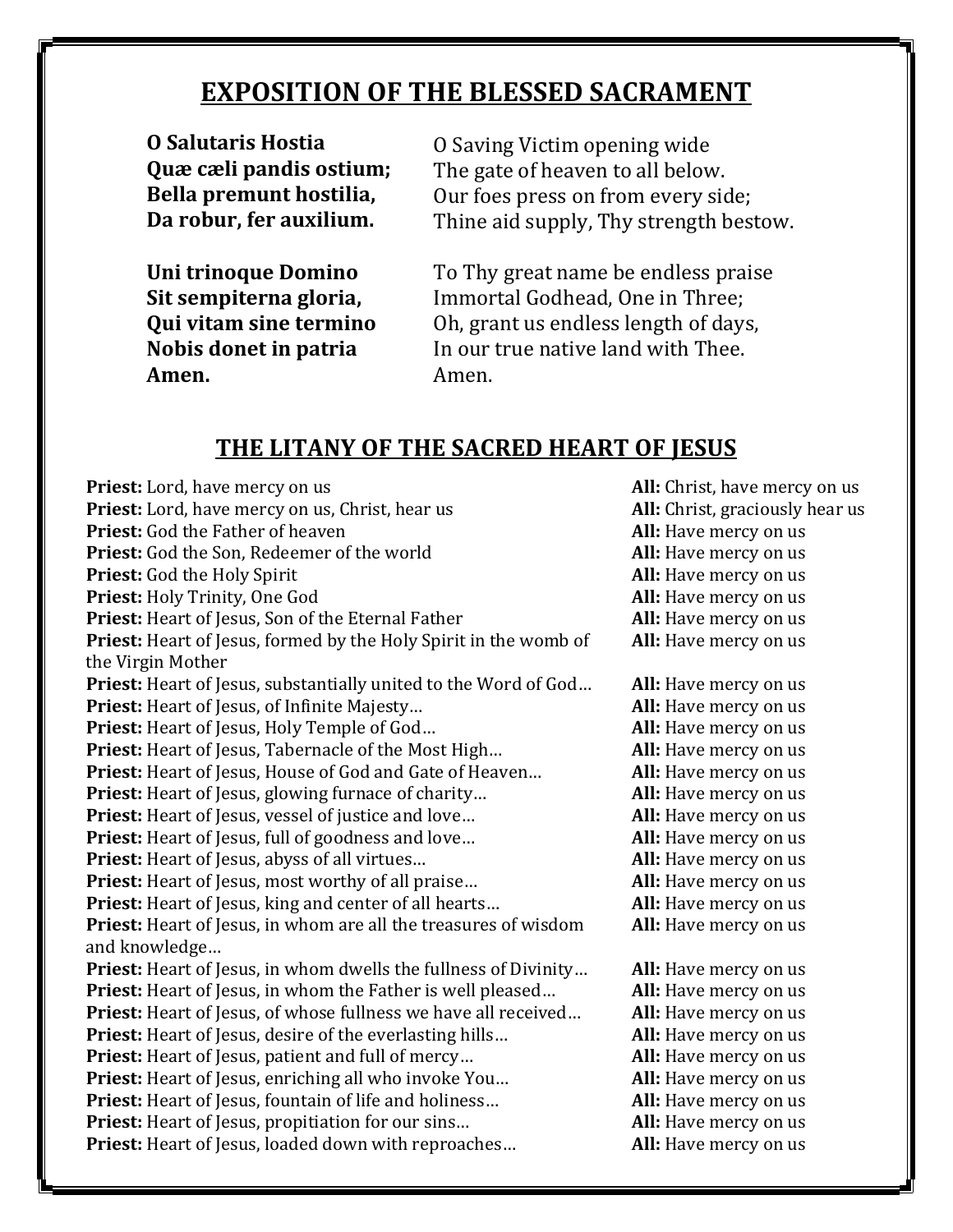| <b>Priest:</b> Heart of Jesus, bruised for our offenses     | All: Have mercy on us |
|-------------------------------------------------------------|-----------------------|
| Priest: Heart of Jesus, obedient even unto death            | All: Have mercy on us |
| <b>Priest:</b> Heart of Jesus, pierced with a lance         | All: Have mercy on us |
| Priest: Heart of Jesus, source of all consolation           | All: Have mercy on us |
| <b>Priest:</b> Heart of Jesus, our life and resurrection    | All: Have mercy on us |
| Priest: Heart of Jesus, our peace and reconciliation        | All: Have mercy on us |
| Priest: Heart of Jesus, victim for our sins                 | All: Have mercy on us |
| Priest: Heart of Jesus, salvation of those who trust in You | All: Have mercy on us |
| Priest: Heart of Jesus, hope of those who die in You        | All: Have mercy on us |
| Priest: Heart of Jesus, delight of all the Saints           | All: Have mercy on us |

| <b>Priest:</b> | Lamb of God, who takes away the sins of the world, |
|----------------|----------------------------------------------------|
| All:           | Spare us, O Lord.                                  |
| <b>Priest</b>  | Lamb of God, who takes away the sins of the world, |
| All:           | Graciously hear us, O Lord.                        |
| <b>Priest:</b> | Lamb of God, who takes away the sins of the world, |
| All:           | Have mercy on us, O Lord.                          |
| <b>Priest:</b> | Jesus, meek and humble of Heart,                   |
| All·           | Make our hearts like Yours.                        |

**Priest:** Let us pray.

**All:** O Almighty and Eternal God, look upon the Heart of Your dearly beloved Son, and upon the praises and satisfaction He offers You in the name of sinners --- and for those who seek Your mercy; be appeased and grant us pardon, in the name of the same Jesus Christ, Your Son, who lives and reigns with You, in the unity of the Holy Spirit, world without end. Amen.

#### **CONSECRATION OF THE HUMAN RACE TO THE SACRED HEART OF JESUS**

**Priest:** Most sweet Jesus,

**All:** Redeemer of the human race, look down upon us humbly prostrate before Your altar. We are Yours, and Yours we wish to be but to be more surely united with You, behold each one of us freely consecrates himself today to Your Most Sacred Heart. Many indeed have never known You; many too, despising Your precepts, have rejected You. Have mercy on them all, most merciful Jesus, and draw them to Your Sacred Heart. You are King, O Lord, not only of the faithful who have never forsaken You, but also of the prodigal children who have abandoned You; grant that they may quickly return to their Father's house lest they die of wretchedness and hunger. You are King of those who are deceived by erroneous opinions, or whom discord keeps aloof; call them back to the harbor of truth and unity of faith, so that soon there may be but one flock and one Shepherd. Grant, O Lord, to Your Church assurance of freedom and immunity from harm; give peace and order to all nations, and make the earth resound from pole to pole with one cry: Praise to the Divine Heart that wrought our salvation; to It be glory and Honor forever. Amen.